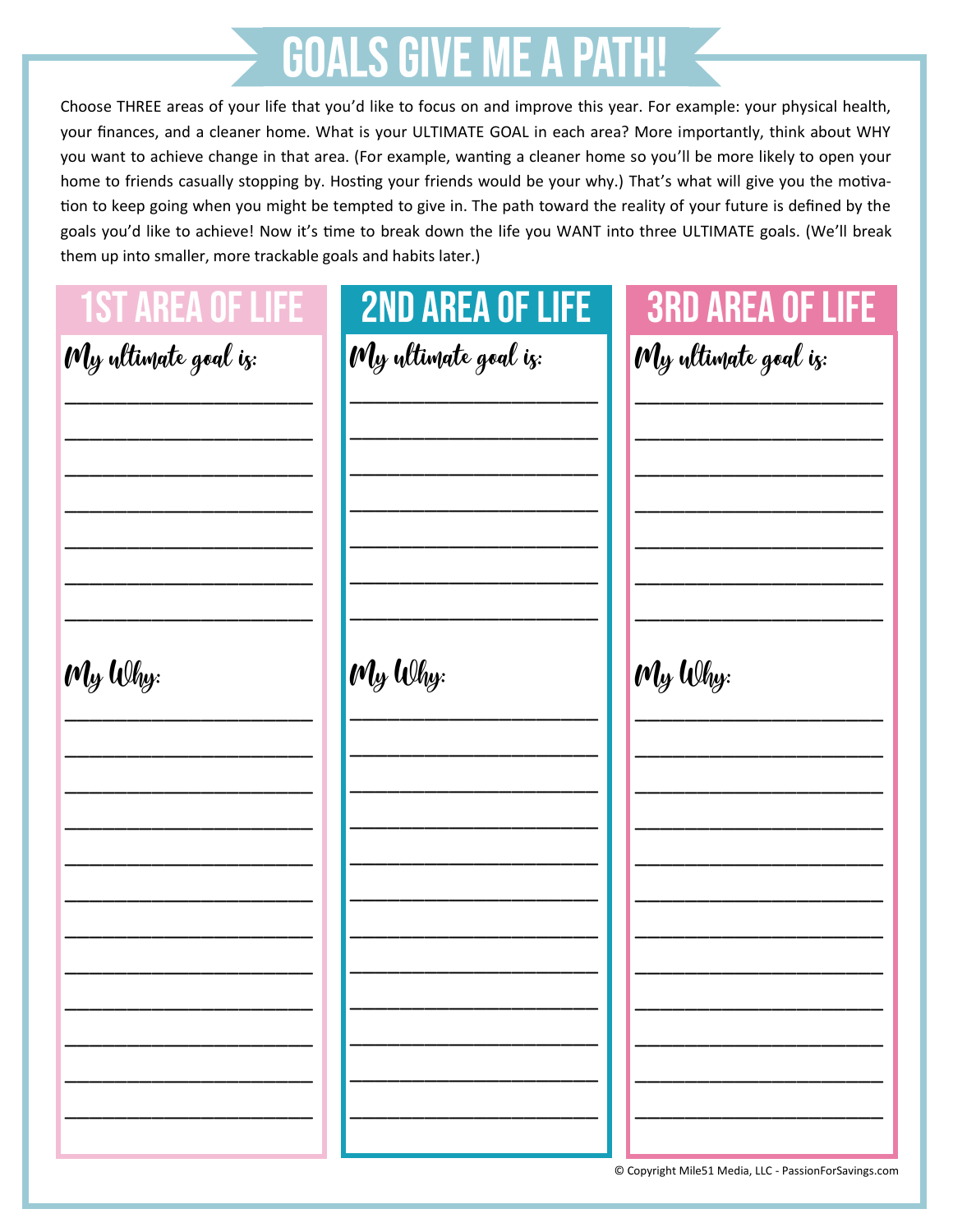# **THE FUTURE IS NOW!**

A year from now, you'll wish you would have started today! Studies have shown that goals are MORE likely to be achieved when people have VISUALIZED the end results beforehand!! Create your ultimate vision about what you want the three areas of your life to look like in a year. Be specific when writing about the little details; they're key when it comes to visualizing your life as you want it!! Close your eyes and spend five minutes thinking through EACH area, and then write it down. Do the same for all three areas of your life.



\_\_\_\_\_\_\_\_\_\_\_\_\_\_\_\_\_\_\_\_\_\_\_\_\_\_\_\_\_\_\_\_\_\_\_\_\_\_\_\_\_\_\_\_\_\_\_\_\_\_\_\_\_\_\_\_\_\_\_\_\_\_\_\_\_\_\_\_\_\_\_\_\_\_\_

\_\_\_\_\_\_\_\_\_\_\_\_\_\_\_\_\_\_\_\_\_\_\_\_\_\_\_\_\_\_\_\_\_\_\_\_\_\_\_\_\_\_\_\_\_\_\_\_\_\_\_\_\_\_\_\_\_\_\_\_\_\_\_\_\_\_\_\_\_\_\_\_\_\_\_

\_\_\_\_\_\_\_\_\_\_\_\_\_\_\_\_\_\_\_\_\_\_\_\_\_\_\_\_\_\_\_\_\_\_\_\_\_\_\_\_\_\_\_\_\_\_\_\_\_\_\_\_\_\_\_\_\_\_\_\_\_\_\_\_\_\_\_\_\_\_\_\_\_\_\_

\_\_\_\_\_\_\_\_\_\_\_\_\_\_\_\_\_\_\_\_\_\_\_\_\_\_\_\_\_\_\_\_\_\_\_\_\_\_\_\_\_\_\_\_\_\_\_\_\_\_\_\_\_\_\_\_\_\_\_\_\_\_\_\_\_\_\_\_\_\_\_\_\_\_\_

\_\_\_\_\_\_\_\_\_\_\_\_\_\_\_\_\_\_\_\_\_\_\_\_\_\_\_\_\_\_\_\_\_\_\_\_\_\_\_\_\_\_\_\_\_\_\_\_\_\_\_\_\_\_\_\_\_\_\_\_\_\_\_\_\_\_\_\_\_\_\_\_\_\_\_

My Vision For How I'd Like it to Ultimately Be:

Second Area of My Life

\_\_\_\_\_\_\_\_\_\_\_\_\_\_\_\_\_\_\_\_\_\_\_\_\_\_\_\_\_\_\_\_\_\_\_\_\_\_\_\_\_\_\_\_\_\_\_\_\_\_\_\_\_\_\_\_\_\_\_\_\_\_\_\_\_\_\_\_\_\_\_\_\_\_\_

\_\_\_\_\_\_\_\_\_\_\_\_\_\_\_\_\_\_\_\_\_\_\_\_\_\_\_\_\_\_\_\_\_\_\_\_\_\_\_\_\_\_\_\_\_\_\_\_\_\_\_\_\_\_\_\_\_\_\_\_\_\_\_\_\_\_\_\_\_\_\_\_\_\_\_

\_\_\_\_\_\_\_\_\_\_\_\_\_\_\_\_\_\_\_\_\_\_\_\_\_\_\_\_\_\_\_\_\_\_\_\_\_\_\_\_\_\_\_\_\_\_\_\_\_\_\_\_\_\_\_\_\_\_\_\_\_\_\_\_\_\_\_\_\_\_\_\_\_\_\_

\_\_\_\_\_\_\_\_\_\_\_\_\_\_\_\_\_\_\_\_\_\_\_\_\_\_\_\_\_\_\_\_\_\_\_\_\_\_\_\_\_\_\_\_\_\_\_\_\_\_\_\_\_\_\_\_\_\_\_\_\_\_\_\_\_\_\_\_\_\_\_\_\_\_\_

My Vision For How I'd Like it to Ultimately Be:

Third Area of My Life

\_\_\_\_\_\_\_\_\_\_\_\_\_\_\_\_\_\_\_\_\_\_\_\_\_\_\_\_\_\_\_\_\_\_\_\_\_\_\_\_\_\_\_\_\_\_\_\_\_\_\_\_\_\_\_\_\_\_\_\_\_\_\_\_\_\_\_\_\_\_\_\_\_\_\_

\_\_\_\_\_\_\_\_\_\_\_\_\_\_\_\_\_\_\_\_\_\_\_\_\_\_\_\_\_\_\_\_\_\_\_\_\_\_\_\_\_\_\_\_\_\_\_\_\_\_\_\_\_\_\_\_\_\_\_\_\_\_\_\_\_\_\_\_\_\_\_\_\_\_\_

\_\_\_\_\_\_\_\_\_\_\_\_\_\_\_\_\_\_\_\_\_\_\_\_\_\_\_\_\_\_\_\_\_\_\_\_\_\_\_\_\_\_\_\_\_\_\_\_\_\_\_\_\_\_\_\_\_\_\_\_\_\_\_\_\_\_\_\_\_\_\_\_\_\_\_

\_\_\_\_\_\_\_\_\_\_\_\_\_\_\_\_\_\_\_\_\_\_\_\_\_\_\_\_\_\_\_\_\_\_\_\_\_\_\_\_\_\_\_\_\_\_\_\_\_\_\_\_\_\_\_\_\_\_\_\_\_\_\_\_\_\_\_\_\_\_\_\_\_\_\_

\_\_\_\_\_\_\_\_\_\_\_\_\_\_\_\_\_\_\_\_\_\_\_\_\_\_\_\_\_\_\_\_\_\_\_\_\_\_\_\_\_\_\_\_\_\_\_\_\_\_\_\_\_\_\_\_\_\_\_\_\_\_\_\_\_\_\_\_\_\_\_\_\_\_\_

My Vision For How I'd Like it to Ultimately Be:

© Copyright Mile51 Media, LLC - PassionForSavings.com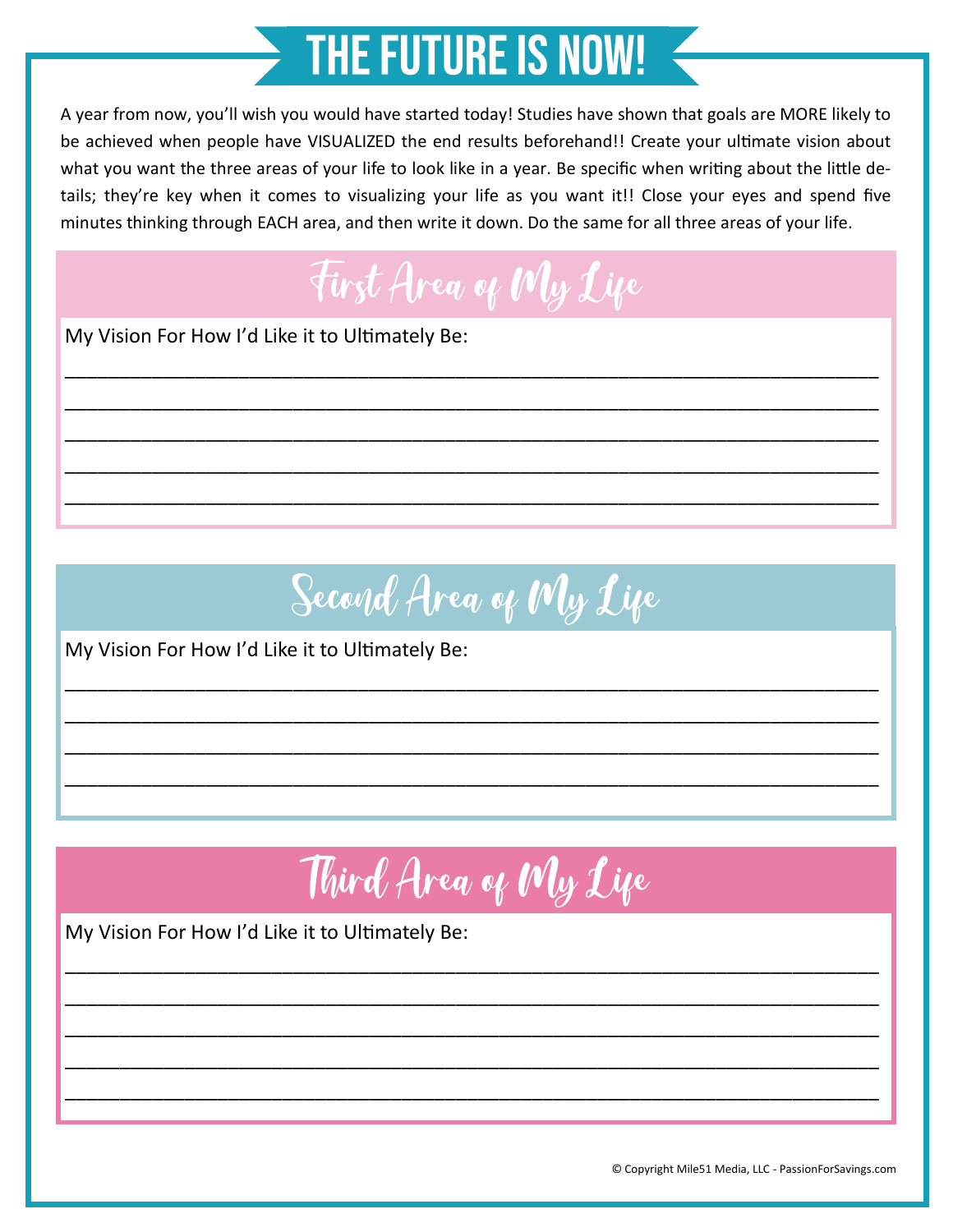### **MY TOP WEEKLY GOALS!**

As you get closer to your ULTIMATE GOAL in each of the three areas of your life, your top weekly goals are going to change from week to week as you improve in each area of life! Your struggles will change, too! But that's okay! It's part of the process! It's important to reward yourself with something small and simple, too! (Like 20 minutes uninterrupted time with a good book!) At the end of each week, spend time reflecting on your goals and how to adjust for the next week.

|                                     | <b>1ST AREA OF LIFE TOP WEEKLY GOAL</b> | <b>MON</b>       | <b>TUE</b> | <b>WED</b> | <b>THU</b> | <b>FRI</b>                                            | <b>SAT</b> | <b>SUN</b> |
|-------------------------------------|-----------------------------------------|------------------|------------|------------|------------|-------------------------------------------------------|------------|------------|
|                                     |                                         |                  |            |            |            |                                                       |            |            |
|                                     |                                         |                  |            |            |            |                                                       |            |            |
|                                     | PLAN TO HELP ME BE SUCCESSFUL:          |                  |            |            |            |                                                       |            |            |
| <b>REWARD:</b>                      |                                         |                  |            |            |            |                                                       |            |            |
|                                     | 2ND AREA OF LIFE TOP WEEKLY GOAL        | <b>MON</b>       | <b>TUE</b> | <b>WED</b> | <b>THU</b> | <b>FRI</b>                                            | <b>SAT</b> | <b>SUN</b> |
|                                     |                                         |                  |            |            |            |                                                       |            |            |
|                                     | PLAN TO HELP ME BE SUCCESSFUL:          |                  |            |            |            |                                                       |            |            |
| <b>REWARD:</b>                      |                                         |                  |            |            |            |                                                       |            |            |
|                                     |                                         |                  |            |            |            |                                                       |            |            |
|                                     | <b>3RD AREA OF LIFE TOP WEEKLY GOAL</b> | <b>MON</b>       | <b>TUE</b> | <b>WED</b> | <b>THU</b> | <b>FRI</b>                                            | <b>SAT</b> | <b>SUN</b> |
|                                     |                                         |                  |            |            |            |                                                       |            |            |
|                                     |                                         |                  |            |            |            |                                                       |            |            |
|                                     | PLAN TO HELP ME BE SUCCESSFUL:          |                  |            |            |            |                                                       |            |            |
| <b>REWARD:</b>                      |                                         |                  |            |            |            |                                                       |            |            |
|                                     |                                         |                  |            |            |            |                                                       |            |            |
|                                     |                                         | Self-Reflection: |            |            |            |                                                       |            |            |
| <b>WHAT I</b>                       |                                         |                  |            |            |            |                                                       |            |            |
| <b>LEARNED</b>                      |                                         |                  |            |            |            |                                                       |            |            |
| <b>THIS WEEK</b>                    |                                         |                  |            |            |            |                                                       |            |            |
| <b>CHANGES</b>                      |                                         |                  |            |            |            |                                                       |            |            |
| <b>FOR NEXT</b>                     |                                         |                  |            |            |            |                                                       |            |            |
| <b>WEEK</b>                         |                                         |                  |            |            |            |                                                       |            |            |
|                                     |                                         |                  |            |            |            |                                                       |            |            |
| <b>WHAT I AM</b><br><b>PROUD OF</b> |                                         |                  |            |            |            |                                                       |            |            |
|                                     |                                         |                  |            |            |            |                                                       |            |            |
|                                     |                                         |                  |            |            |            | © Copyright Mile51 Media, LLC - PassionForSavings.com |            |            |